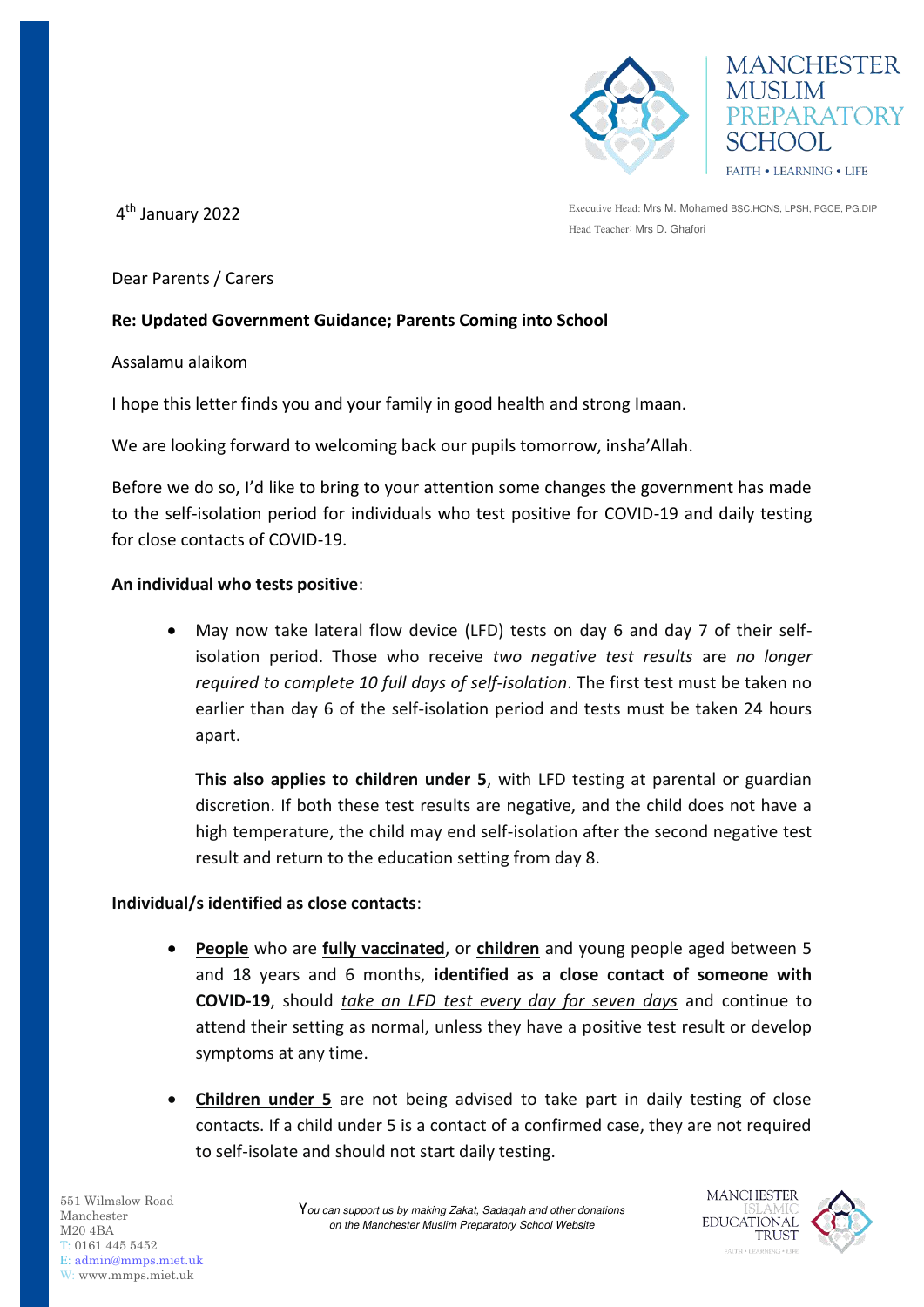



Executive Head: Mrs M. Mohamed BSC.HONS, LPSH, PGCE, PG.DIP Head Teacher: Mrs D. Ghafori

 If they **live in the same household** as someone with COVID-19, they should **limit their contact with anyone** who is **at higher risk** of **severe illness** if infected with COVID-19, and **arrange to take a PCR test as soon as possible**. They can continue to attend an education or childcare setting while waiting for the PCR result.

In line with 'Schools COVID-19 operational guidance' (Department of Education, January 2022), if anyone in school develops COVID-19 symptoms, however mild, they will be sent home and asked to follow public health advice.

We also ask parents to adhere to our Attendance Policy and *inform school immediately*, on the first day of absence, if their child has tested positive for COVID-19 or if their child is waiting for the test result of a PCR test.

# **Parents / carers coming into school**

Once again, as infection rates have considerably increased, we are asking parents/carers to avoid coming into school.

## Office / Bursar:

Please communicate with the office and bursar via email or phone call. If a matter cannot be sorted over the phone, parents/visitors must wear a face covering (unless exempt) whilst on school premises. As the reception area is not very spacious, we ask parents to wait in the playground if someone is already in the reception area.

## Teachers:

If a parent/carer needs to contact one of their child's teachers, please do so via Dojo (Yr1 to Yr6) or Tapestry (N, R). If you need to discuss a matter with a teacher, please arrange a phone appointment and avoid face-to-face meetings wherever possible.

If a face-to-face meeting is necessary, we ask parents/carers to take a lateral flow device (LFD) test prior to the appointment.

The above are, insha'Allah, interim extra measures that will be reviewed in line with government and local guidance.